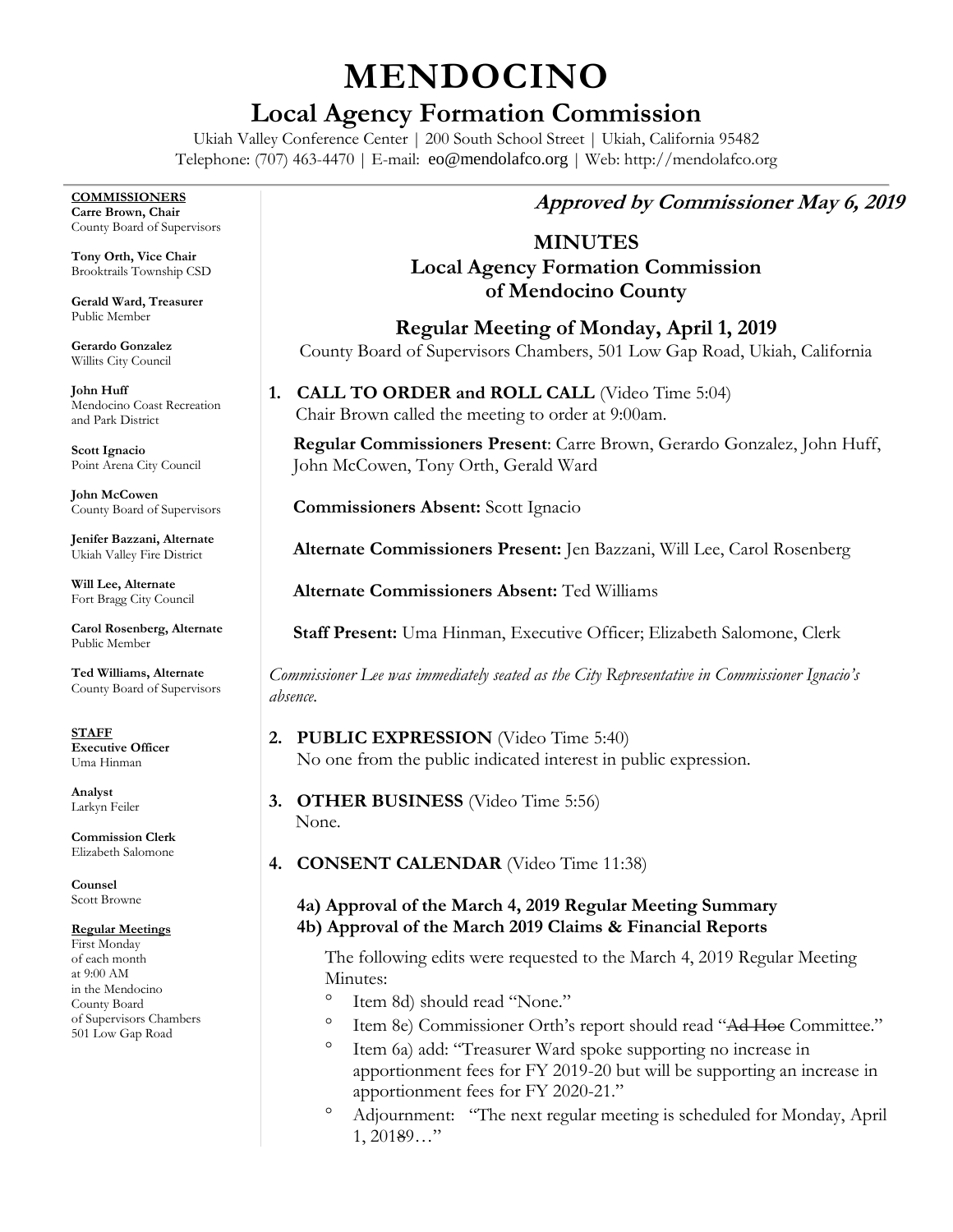| March 2019 Claims totaling             | \$11,658.52    |
|----------------------------------------|----------------|
| Hinman & Associates Consulting         | \$<br>8,720.50 |
| P. Scott Browne                        | \$<br>600.00   |
| Ukiah Valley Conference Center         | \$<br>455.00   |
| Commissioner Stipends & Reimbursements | \$<br>214.96   |
| Pehling & Pehling, CPA                 | \$<br>1,550.00 |
| Newspapers                             | \$<br>118.06   |
| Paid, needing Ratification totaling    | \$51.70        |
| Ukiah Valley Conference Center         | \$<br>51.70    |

Treasurer Ward noted the claims needing ratification need to be allocated on the February Budget Tracking.

Chair Brown asked for an additional column in the Budget Tracking report to indicate the percentage of the budget remaining.

Upon motion by Commissioner Orth and second by Commissioner Gonzalez, Consent Calendar items 4a) Approval of the March 4, 2018 Regular Meeting Summary Minutes with noted edits, and 4b) Approval of the March 2019 Claims and Financial Report with edits, were approved by roll call vote:

Ayes: (7) Brown, Gonzalez, Huff, Lee, McCowen, Orth, and Ward Absent: (1) Ignacio

#### **5. PUBLIC HEARING ITEMS** (Video 10:45 and 48:37)

*Chair Brown noted that Commission action taken in Items 7a) and 7b) would likely impact Item 5a) Public Hearing so with no objections, moved Items 7a) and 7b) forward. Agenda Items 7a) and 7b) were heard before the Public Hearing was conducted.*

**5a) Proposed Budget and Work Plan for Fiscal Year 2019-20**

## **Chair Brown reviewed the Public Hearing process and opened the Public Hearing at 9:45am.**

EO Hinman presented. Comments and questions were offered by Commissioners Ward, Rosenberg, McCowen, and Brown. Treasurer Ward asked clarifying questions and provided updates.

**Chair Brown opened Public Comment at 9:51am and with no one coming forward, closed Public Comment at 9:51am. With no further comments from the Commission, Chair Brown closed the Public Hearing at 9:53 am.**

Upon motion by Commissioner Gonzalez and second by Commissioner McCowen, adoption of LAFCo Resolution 18-19-07, approving the Proposed Budget and (Optional) Work Plan ( for FY 2019-2020 and direction to staff to notice a public hearing for the Final Budget and Work Plan for FY 2019-2020 for May 6, 2019 was approved by roll call vote:

| Ayes:   | (7) Brown, Gonzalez, Huff, Lee, McCowen, Orth, and Ward |
|---------|---------------------------------------------------------|
| Absent: | $(1)$ Ignacio                                           |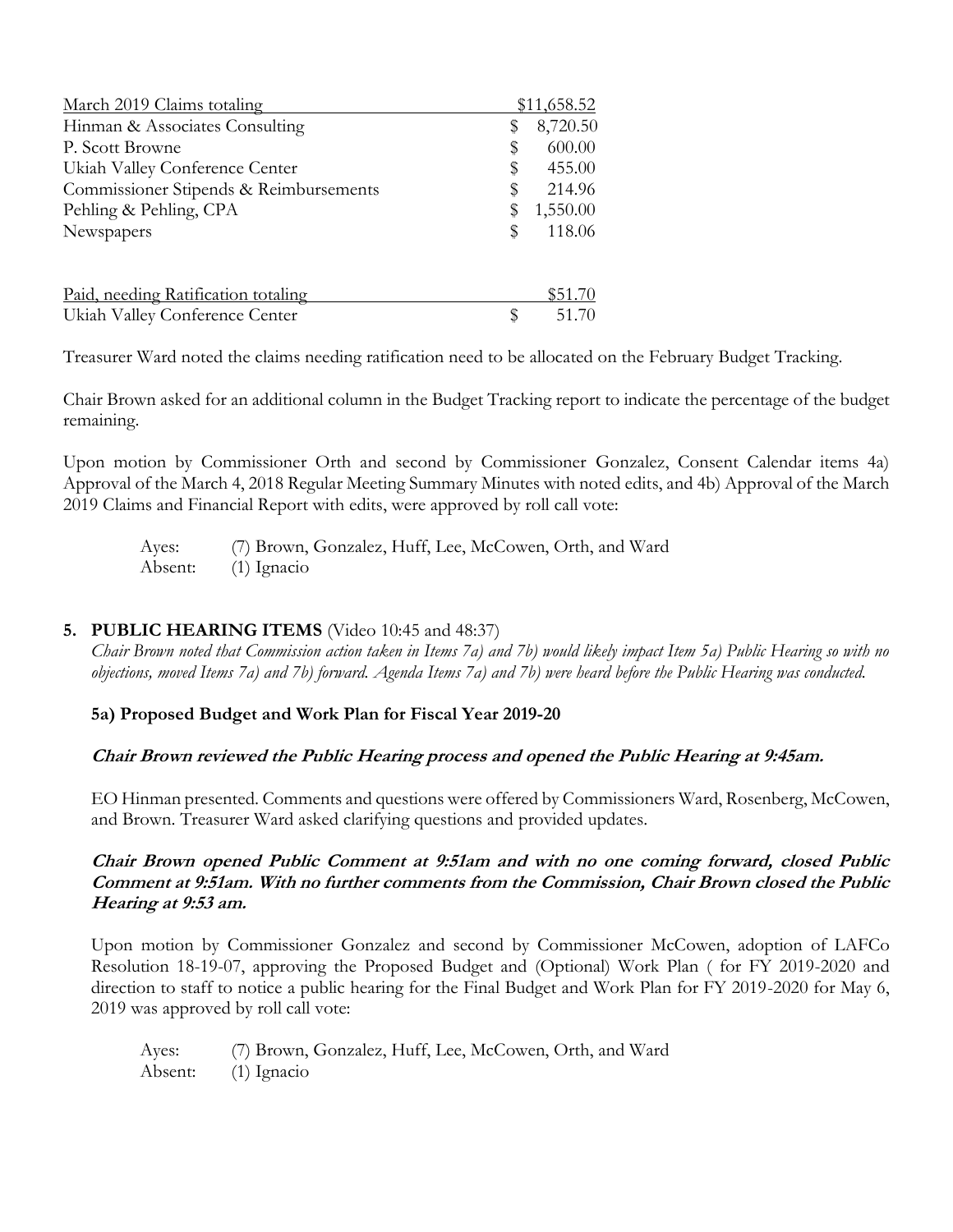#### **6. WORKSHOP ITEMS**

None.

#### **7. MATTERS FOR DISCUSSION & POSSIBLE ACTION**

#### **7a) County Service Area 3** (Video 11:37)

EO Hinman presented the staff report. Comments and questions were offered by Commissioners Brown, McCowen, Lee, Orth, Ward, Rosenberg, Gonzalez, and Lee. Discussion included the purpose of the CSA 3, necessity and scheduling of MSR/SOI reports, budget implications, and status of activation of the powers of the CSA 3.

Upon motion by Commissioner McCowen and second by Commissioner Orth, direction to staff to notify the State Controller's Office of the active status of CSA 3 and to prioritize and fund preparation of a municipal service review and sphere of influence study for CSA 3 by revising the FY 2019-20 Work Plan Schedule was approved by roll call vote:

| Ayes:   | (6) Brown, Gonzalez, Huff, Lee, McCowen, and Orth |
|---------|---------------------------------------------------|
| Noes:   | $(1)$ Ward                                        |
| Absent: | $(1)$ Ignacio                                     |

#### **7b) Work Plan Schedule Review for Ukiah Valley Fire District MSR/SOI** (Video 40:28)

EO Hinman presented. Comments and questions were offered by Commissioners Huff, Ward, Orth, and McCowen. It was noted that, if approved, the Proposed Fiscal Year (FY) 2019-2020 Budget and Work Plan accommodates the adjustment in schedule for the Ukiah Valley Fire District MSR/SOI to coincide with the City of Ukiah MSR/SOI update.

Fire Chief, Doug Hutchinson, Ukiah Valley Fire Authority, addressed the Commission noting he had no objections to waiting to complete the Ukiah Valley Fire District MSR/SOI update to coincide with the City of Ukiah MSR/SOI to facilitate staff research and evaluation of information on the two members of the Ukiah Valley Fire Authority Joint Powers Authority. Comments and questions were offered by Commissioners Gonzalez and Brown. The Commission directed staff to reschedule the Ukiah Valley Fire District MSR/SOI update to coincide with the City of Ukiah MSR/SOI update.

#### **7c) Annual Legislative Platform**(Video Time: 58:40)

EO Hinman presented, noting that the proposed Platform was consistent with the previous year's Platform and also with CALAFCO's 2019 Legislative Platform with minor changes. Comments and questions were offered by Commissioners Orth, Gonzalez, McCowen, and Ward.

Upon motion by Commissioner Ward and second by Commissioner Gonzalez, adoption of LAFCo Resolution No. 18-19-08 approving the 2019 Legislative Platform was approved by roll call vote:

Ayes: (7) Brown, Gonzalez, Huff, Lee, McCowen, Orth, and Ward Absent: (1) Ignacio